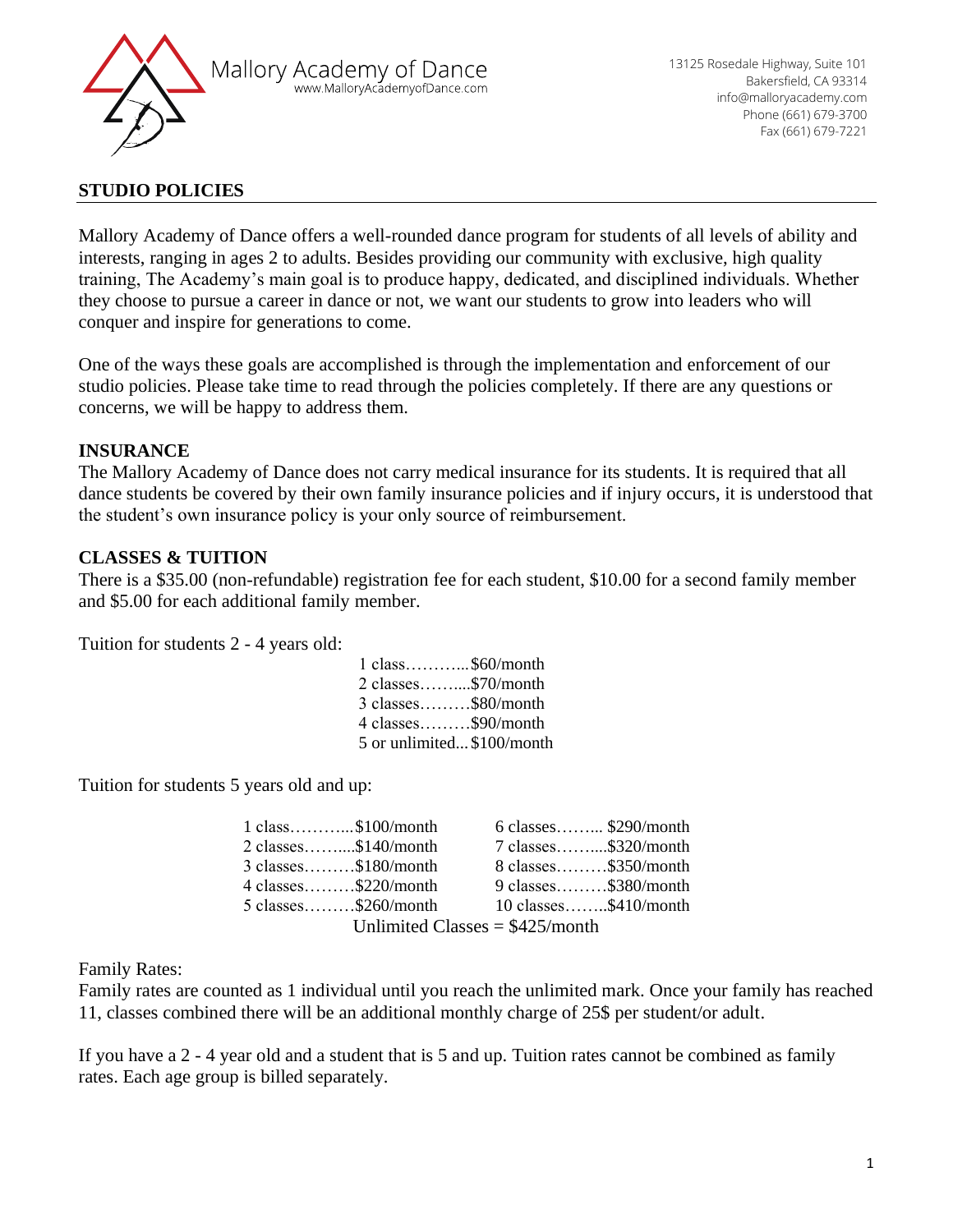

# **TUITION NOTICE**

Tuition is payable by cash, check, credit card or bank issued checks. Tuition is NON-REFUNDABLE. NO CREDIT or REFUND is given for missed classes. We do not prorate for vacations, sickness, or missed classes.

If a dancer misses a class, we offer the opportunity for make-up classes which can be arranged and completed before it is considered a financial loss or unexcused absence.

# **LATE FEE POLICY**

Tuition payments are due the  $1<sup>st</sup>$  of each month. Tuition is considered late if it is not received by the  $5<sup>th</sup>$  of the month.

There is a \$40 late fee for ALL late tuition payments. If total bill is not paid, the dancer will have to sit out of class. All fees must be paid in full before any recital or performance, or the student will not be able to participate.

There is a \$40 fee for ALL returned payments.

# **CLASS PLACEMENT**

Mallory Academy is a syllabus-based dance studio. The initial placement of your student is based on an audition where their technique, ability, and experience is adjudicated. How they advance through levels, is determined on their yearly exam results.

# **HOLIDAYS**

The studio will be closed on Labor Day weekend, Memorial Day weekend, Junteenth, and MLK holidays. Additionally, the studio will be closed during Easter, Thanksgiving, and Christmas breaks.

# **CHOREOGRAPHY**

Mallory Academy of Dance retains the creative rights to all choreography created at and for the Mallory Academy of Dance. This includes in-class combinations, solo and competition performances.

Choreography cannot be performed or posted on any social media sites, without the choreographer's/Academy's permission.

# **DANCER AND PARENT CONDUCT**

The studio policies have been developed for the safety and welfare of all students, parents, and teachers. To maintain a professional, respectful, and positive environment, it is important to understand and adhere to all codes of conduct.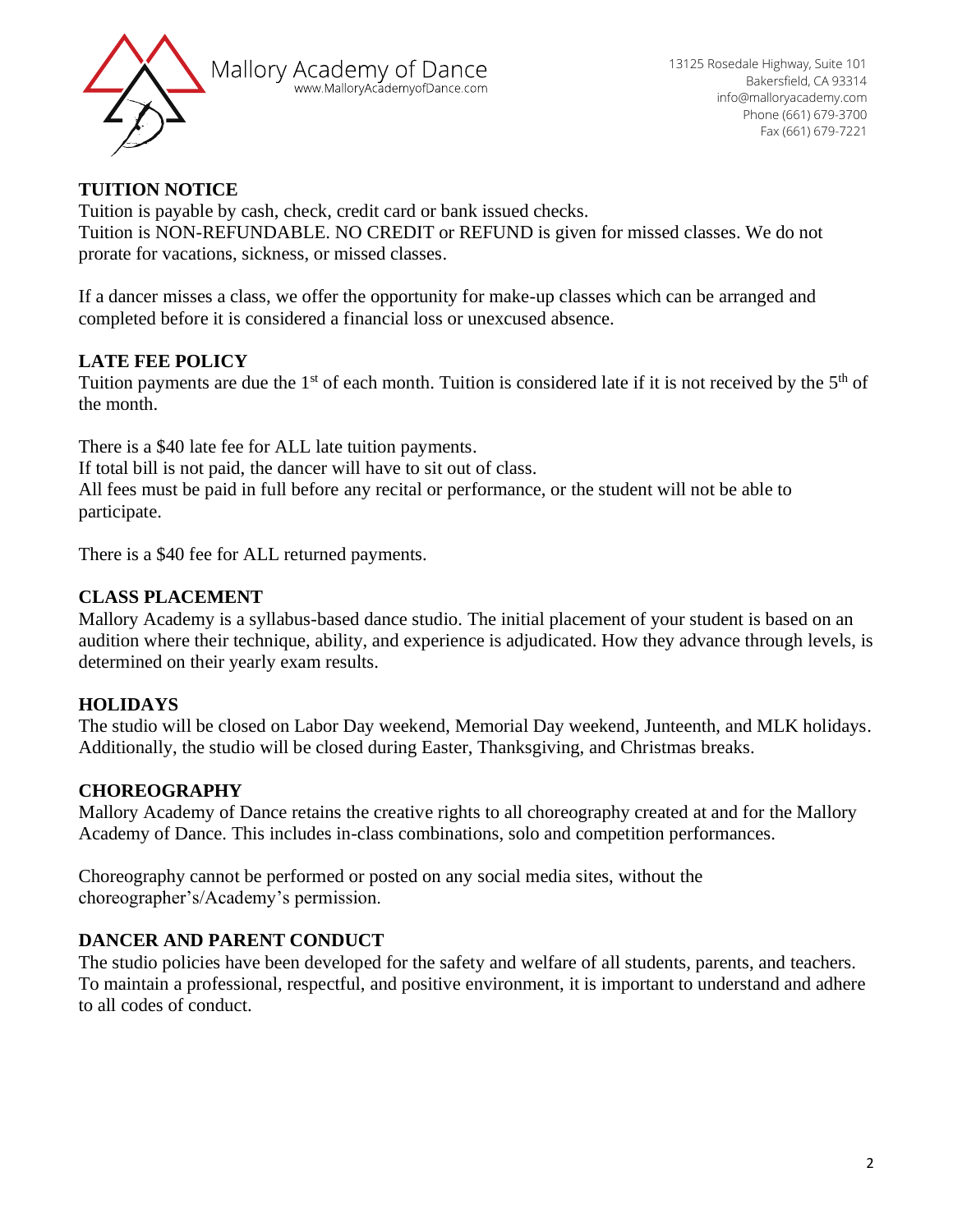

#### **Dancers Code of Conduct**

• Dancers are expected to attend class and be punctual. Dancers who miss class have a month to make up their class in the suggested level from instructor and owner. If a dancer has not made up a class after 2 absences, they will be evaluated which may result in a level reassignment.

• Respect for teachers, parents and peers will be expected at all times. Cliques or bullying will not be tolerated. Dancers behaving inappropriately will be asked to leave the class, and parents will be contacted. Inappropriate behavior will result in instructors/directors re-casting performance numbers. This may also lead to extraction from a role.

• Dancers are expected to arrive 15 minutes prior to class to warm-up and be prepared for class.

• Any student arriving late must check in at the front desk, at which point they will be escorted to their class. They must wait until the exercise is finished before entering the class. Please enter the studio quickly and quietly so as not to disrupt the class.

• Please store all shoes and belongings in the cubbies provided and not on the floor as this can pose a tripping hazard.

• No running in the studios, touching mirrors or hanging off the barres.

• Dancers must be dressed in proper attire for every class. Mallory Academy's dress code requirements must be met. The Academy will have spirit days where students can show off their own unique style.

• Hair must be in a bun for all ballet classes and pulled back off the face for all other classes except hip hop.

• Dancers must treat the studio as if it was their home. Clean up all messes and throw out any food or garbage in the many bins provided.

- No food is allowed inside of the dance studios. Water bottles are allowed and encouraged.
- Theft of any kind at the dance studio will result in immediate dismissal.
- No swearing or foul language.
- No gum is allowed in the studio at any time.
- Cell phones must be turned off and put away during classes.

• Dancers are advised not to leave the premises between classes without adult supervision. Students are encouraged to use our student lounge/homework area at these times.

• Label all personal belongings and leave all valuables at home. Mallory Academy cannot be held responsible for any lost, missing, or stolen belongings. Please check the lost and found box regularly as all items will be donated to Goodwill after a certain length of time.

• We encourage all students to work hard, try their best, and work towards being the best dancers that they can be!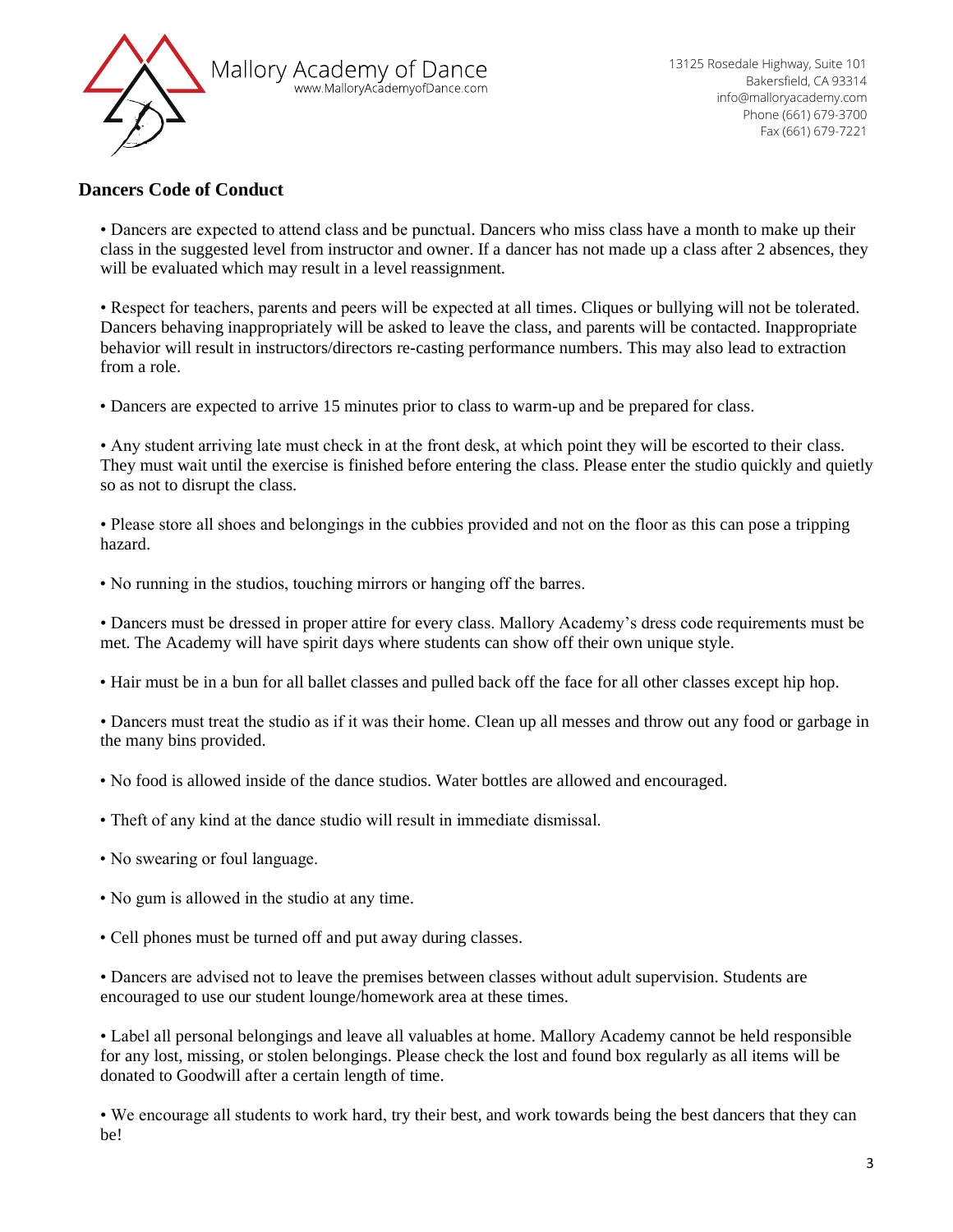

#### **Parent Code of Conduct**

- Parents need to communicate regularly with the school.
- Parents must ensure that the student attends class regularly, in appropriate uniform, and on time.
- Parents should inform the school promptly regarding absences or late arrivals.

• Drop off students 15 minutes before so they can warn up, and pick up students no more than 15 minutes after class ends.

- Encourage your child to follow the student code of conduct and lead by example.
- Inappropriate behavior or gossip towards instructors or other children will not be tolerated.
- Help studio staff deal with disciplinary issues involving your child.

• Do not interrupt classes while it is in progress. Please make an appointment at the front desk if you wish to book a meeting with an instructor and director. We'd love to speak to you about any questions or concerns.

- Mallory Academy is not responsible for lost or stolen items. Please leave all valuables at home.
- Due to allergies, Mallory Academy is a peanut free environment.

# **ACKNOWLEDGEMENT OF POLICIES**

The completion of your registration form is an acknowledgement that you have read, understand, and agree with all studio policies. If you have any questions or concerns, please feel free to speak with the studio owner.